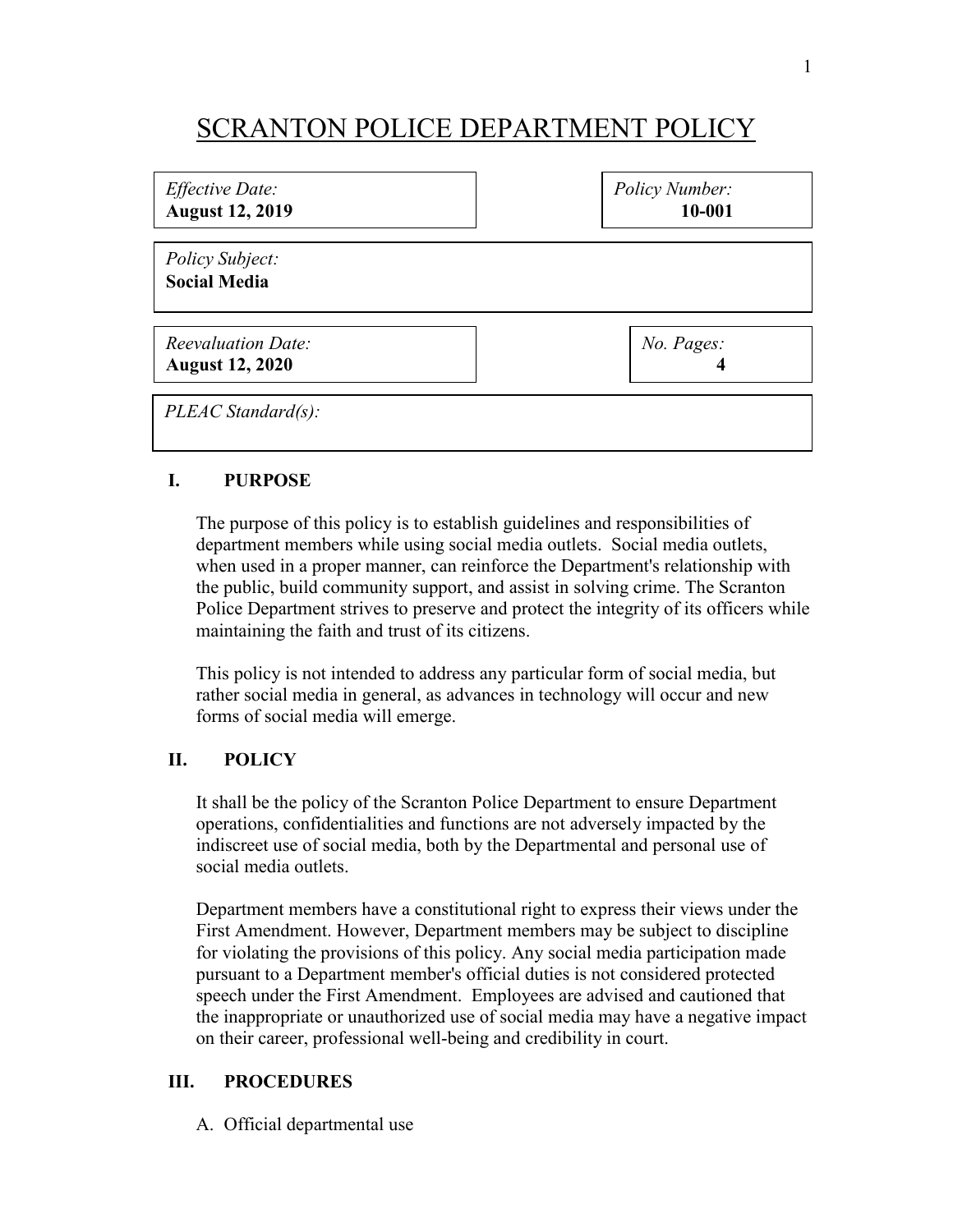- 1. Department social media outlets
	- a. All Department social media outlets shall be approved by the Chief of Police or his/her designee.
	- b. Social media content shall be in accordance with all Department policies and directives to include, but not limited to, 07-007 Standards of Conduct, 07-010 Police-Media Relations, and 16-016 Public Access to Police Reports.
	- c. Department social media outlets shall only be administered and maintained by authorized personnel. Authorized personnel shall:
		- 1) Conduct themselves at all times as representatives of the Department while administering Department social media outlets.
		- 2) Not post, transmit, or otherwise disseminate confidential information regarding Department training, activities, or on-going investigations without permission from the Chief of Police and/or his/her designee.
		- 3) Not make statements indicating the guilt or innocence of any suspect or arrestee, or comments concerning pending prosecutions.
		- 4) Not use personally owned devices to manage Department's social media activity without prior approval.
- 2. Investigative use
	- a. The Scranton Police Department recognizes the value of social media with regard to investigative lead development, suspect identification, covert operations and case development.
	- b. An officer desiring to pursue investigative information through the interactive use of social media (as opposed to merely browsing or researching) shall:
		- 1) Notify his/her direct supervisor of the intended use and benefits before the use of the social media.
		- 2) Use only department owned equipment throughout the investigation.
	- c. The use and/or creation of alias accounts or identities used to participate in any discussion or contact with a suspect shall be authorized by the Detective Lieutenant. Legal concerns will be addressed with the appropriate prosecutor's office prior to authorization.
- B. Personal use
	- 1. Department members are free to express themselves as private citizens on social media sites to the degree that their speech does not negatively impact working relationships in the Department, impede or negatively impact the performance of duties, including the essential job function of maintaining credibility with the courts, or negatively affect the public perception of the Department.
	- 2. When using social media, Department members should be mindful that their communications become part of the worldwide electronic public domain. Department members should be aware that privacy settings and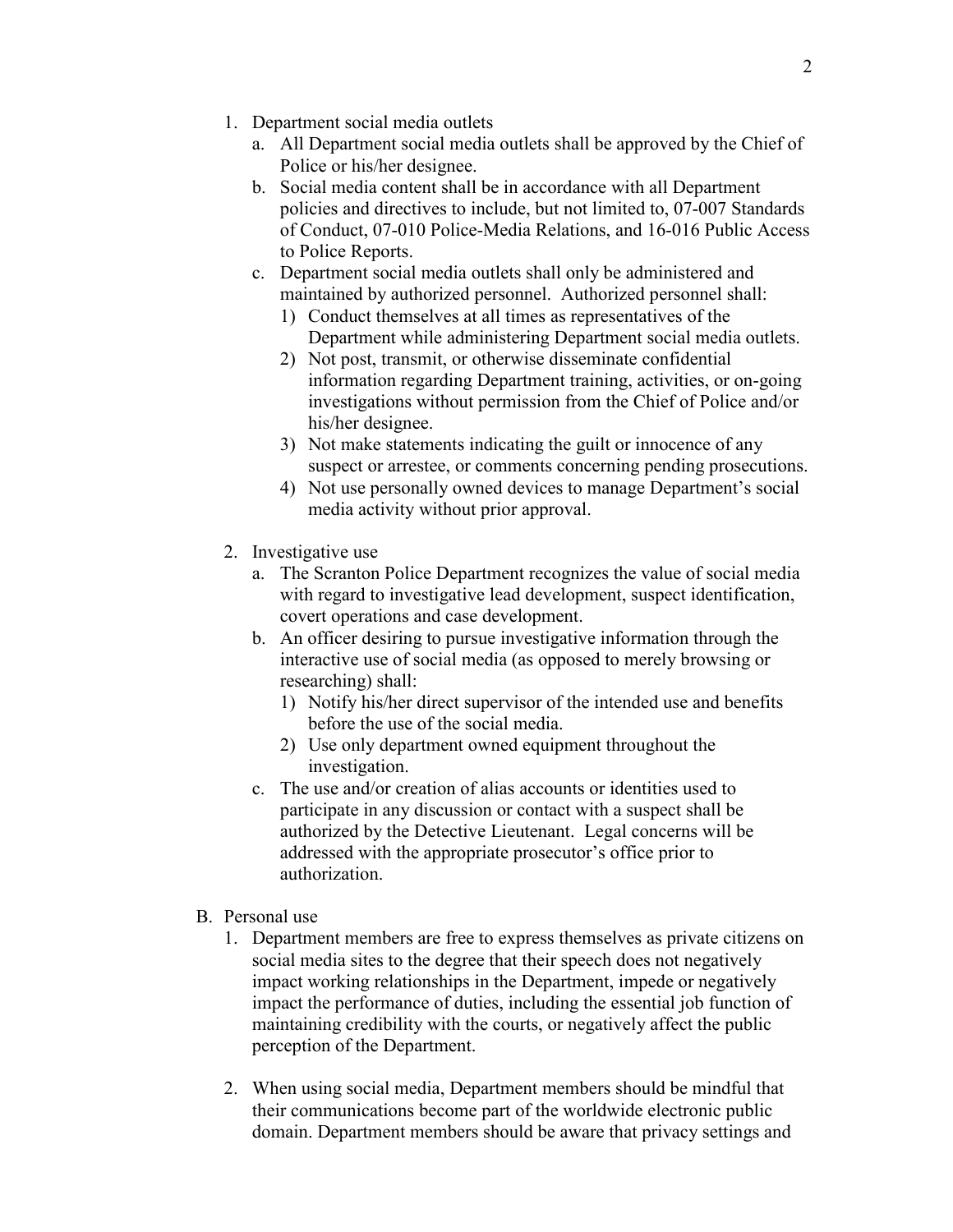social media sites are subject to constant modifications, and they should never assume that personal information posted on such sites is protected or secure.

- 3. Department members should expect that any information created, downloaded, transmitted, exchanged, posted, or discussed in any public online forum may be accessed by the Department at any time without prior notification. Department members should be aware that information, views, statements, or opinions posted on social media may be uncovered by others without his/her knowledge. This information then may be used, even out of context, to impeach the member's character or credibility. Members are cautioned not to post information on social media that they do not want to answer to on the witness stand or in employment actions.
- 4. Department members should exercise caution regarding the safety and security of self, family, and friends. Information posted could be accessed by individuals and groups that are intent on harming law enforcement officers and their families.
- 5. Department members are prohibited from:
	- a. Posting, displaying, or transmitting:
		- 1) Any communications that discredit or reflect poorly on the Department, its missions or goals.
		- 2) Content that is disparaging to a person or group based on race, religion, sexual orientation, or any other protected class.
		- 3) Any information, records, documents, video recordings, audio recordings, or photographs to which they have access as a result of their employment without the written permission from the Chief of Police and/or his/her designee.
		- 4) Any references to any other Department member's employment by the Department without that person's consent.
		- 5) Any intellectual or real property of the Department or the City of Scranton without the specific authorization of the Chief of Police or his/her designee. This includes but is not limited to issued equipment, official photographs, audio/video files, or any text documents (paper or electronic).
		- 6) Any information representing themselves as an official spokesperson of the Department or the City of Scranton unless specifically authorized by the Chief of Police or his/her designee.
	- b. Using Department devices to access social media outlets except in the performance of an authorized duty.
	- c. Posting or transmitting any communications while on duty, unless authorized and in the performance of an officer's duties.
	- d. Exceptions:
		- 1) Department approved social media.
			- a) Department members are permitted to take video and/or photos of themselves and/or other members of the Scranton Police